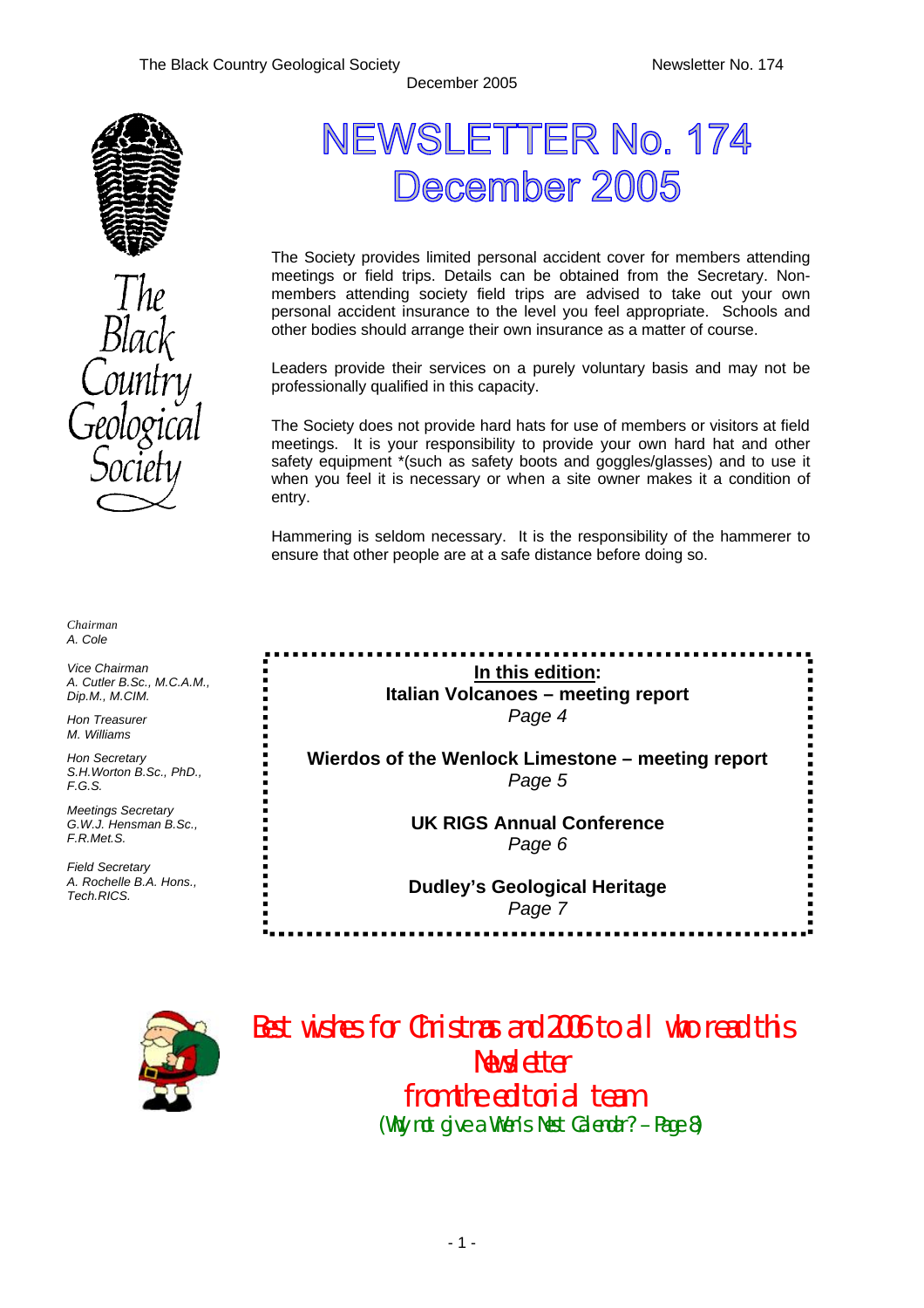### December 2005 *FUTURE PROGRAMME*

#### **Lecture meetings are held at Dudley Museum, St James's Road, Dudley. Phone (01384 815575) 7.30 for 8 o' clock start unless stated otherwise.**

#### **SATURDAY 14TH JANUARY 2006** *(Field visit)*

Visit to the Lapworth Museum of Geology, University of Birmingham, Edgbaston. This visit continues the excellent visit made in December 2004. Please telephone either: *John Clatworthy; 0121 414 7294* or *Alf Cole; 01922 634899,* after the holiday, to find out about the exact time. (Probably 2 pm.)

#### **MONDAY 6TH FEBRUARY 2006** *(Indoor Meeting)*

#### **Christopher Rochelle: " CO2 Sequestration and Disposal."**

Christopher spoke to us two years ago on the same topic, however, Global Warming, due to anthropomorphic greenhouse gas emissions, has increased public awareness.

Our speaker is a senior scientist at the Geological Survey, and has worked in this field in the UK, Canada and Norway for some time. He will be able to bring us up to date with the latest progress being made to counter what the government's chief scientist has called 'the most serious problem facing us'. This will be a joint meeting with the West Midlands Group of the Geological Society, whose secretary is Adrian Collins, based in Wolverhampton at ARUP.

### **MONDAY 27TH FEBRUARY 2006 (***Indoor Meeting)*

**Professor John Hudson. "The Geology of Eigg and Muck".**

More information will be available in the next Newsletter.

### **SATURDAY 18TH MARCH 2006** *(Field visit)*

**Alan Cutler: Barrow Hill and the Dudley Volcano** Meet at the Vicarage Lane Car Park. Further details to follow.

#### **MONDAY 27TH MARCH** *(Indoor Meeting – debate)*

 **"Evolution or Creationism/Intelligent Design, are they Equivalent Hypotheses?"** This is subject to alteration unless we can get a Creationist speaker – any offers?

#### **SATURDAY 20TH MAY 2006** *(Field visit)*

**Andrew Rochelle: Periglacial Landscape and Ice Sheet Debris in East Shropshire.** Meet at the Car Park in Water Lane, Newport. Grid Ref. SJ 744 194. Come and see the bluebells! Further details to follow.

#### **MONDAY 24TH APRIL** *(Indoor Meeting*

**Spencer Mather. 'Clearing up the feldspar mystery'.**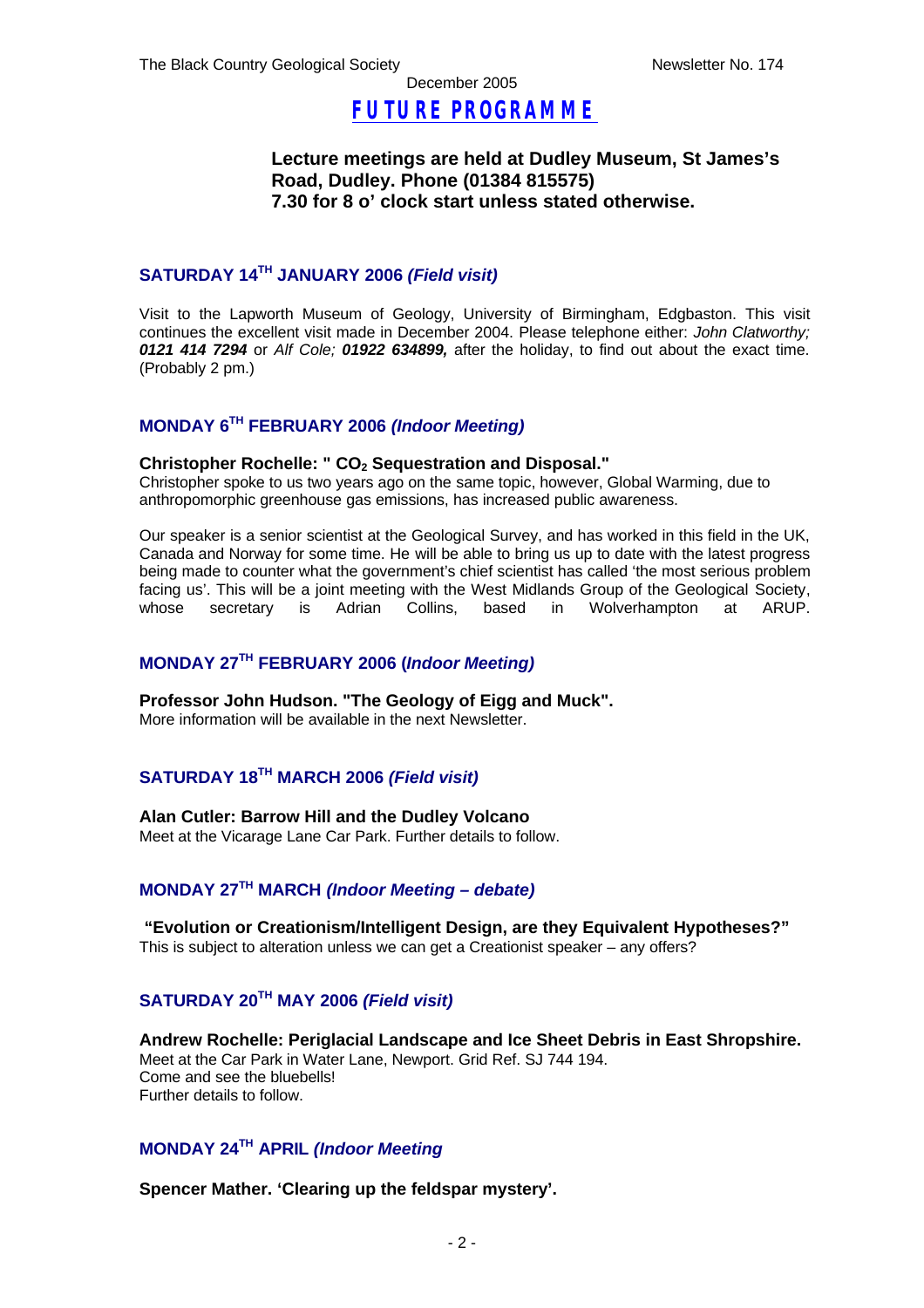Spencer is our expert mineralogist and will dispose of this 'mystery'. He has recently returned from one of his collecting trips to the Ukraine.

### *LATE NEWS*

There is a germ of an idea that has come to me from Alf Cole, our Chairman, that we could organise a mineral weekend, incorporating a visit to the huge Mineral Fair in Amsterdam. I believe that it is to be held over the weekend of 6th-7<sup>th</sup> May 2006. No further details available for this Newsletter, but if you are interested, I hope to have something for the February edition.

## *EDITORIAL*

Christmas is nearly upon us again, and with it, hundreds of old films on television. Undoubtedly, there will be repeats of Indiana Jones films, starring Harrison Ford as the serious archaeologist come adventurer searching for the Holy Grail or the Ark of the Covenant. This makes archaeology exciting, and along with programmes such as 'Time Team' raises the profile and helps to popularise the subject. Geology has had its fair share of interesting documentaries on television, particularly since computer technology has enabled former life, and not only dinosaurs, to be animated on the screen.

But why not a fictional geological hero on a par with Indiana Jones? The closest is probably Pierce Brosnan as a vulcanologist – Harry Dalton – in the 1997 film *Dante's Peak.* He predicts an eruption and no one believes him with disastrous consequences, and so geologist Harry is the hero. Other supposed geological films are often ludicrous, have a look at *Krakatoa – East of Java*, made in 1969. Its researchers did not even discover that the volcano is west of Java, not east; so, not much hope for geological accuracy!

Interestingly, we often have to delve into the golden age of geology, the  $19<sup>th</sup>$  century to find a geologist sensitively portrayed. The film *The French Lieutenant's Woman* was made from the 1969 novel of the same title by *John Fowles.* In the film, Jeremy Irons plays Charles Smithson, a wealthy amateur palaeontologist in Lyme Regis in 1867. It is a good film in its own right, but go to the book for a well-researched view of the Victorians' interest in geology. As early as the fifth page there is a discussion of Darwinism, a theme developed later in the book. Charles is a Darwinist and is portrayed as a modern, forward-looking, gentleman of the time. John Fowles writes that *'men not unlike Charles…. laid the foundations of all our modern science. …. They sensed that current accounts of the world were inadequate; that they had allowed their windows on reality to become smeared by convention, religion, social stagnation; they knew, in short, that they had things to discover.'* There is also a wonderful piece about Mary Anning; *'one of the meanest disgraces of British Palaeontology is that although many scientists of the day gratefully used her finds to establish their own reputation, not one native type bears the specific* anningii.*'*

The Victorians themselves were using geological terms and metaphor in their contemporary literature. In *Martin Chuzzlewit,* written in 1843, *Charles Dickens* describes an afternoon tea that included; *a highly geological homemade cake.* While in America, Martin is invited to give a talk, and it is suggested; *that any remarks upon the Elements of Geology or upon the writings of your talented and witty countryman, the honourable Mr Miller, would be well received.* Charles Lyell's *Elements* was published in 1838, and Hugh Miller, the Scottish palaeontologist and writer would have been 41 in 1843.

You would have thought that some of these geological luminaries and their stories might make exciting historical drama. The Gideon Mantell and Richard Owen saga of the discovery of dinosaurs, a tragic story, or perhaps the whole development of the theory of evolution, from the voyage of the Beagle to the great Oxford debate, could make excellent cinema, as would the story of Mary Anning. Perhaps this is all wishful thinking from an enthusiast, although when I am in a cynical mood, I sometimes come to the conclusion that the United States is the centre of the film industry, and a picture that celebrates the early development of our science, particularly when the acceptance of Darwinian theory is concerned is unlikely to get backing or much showing in that country.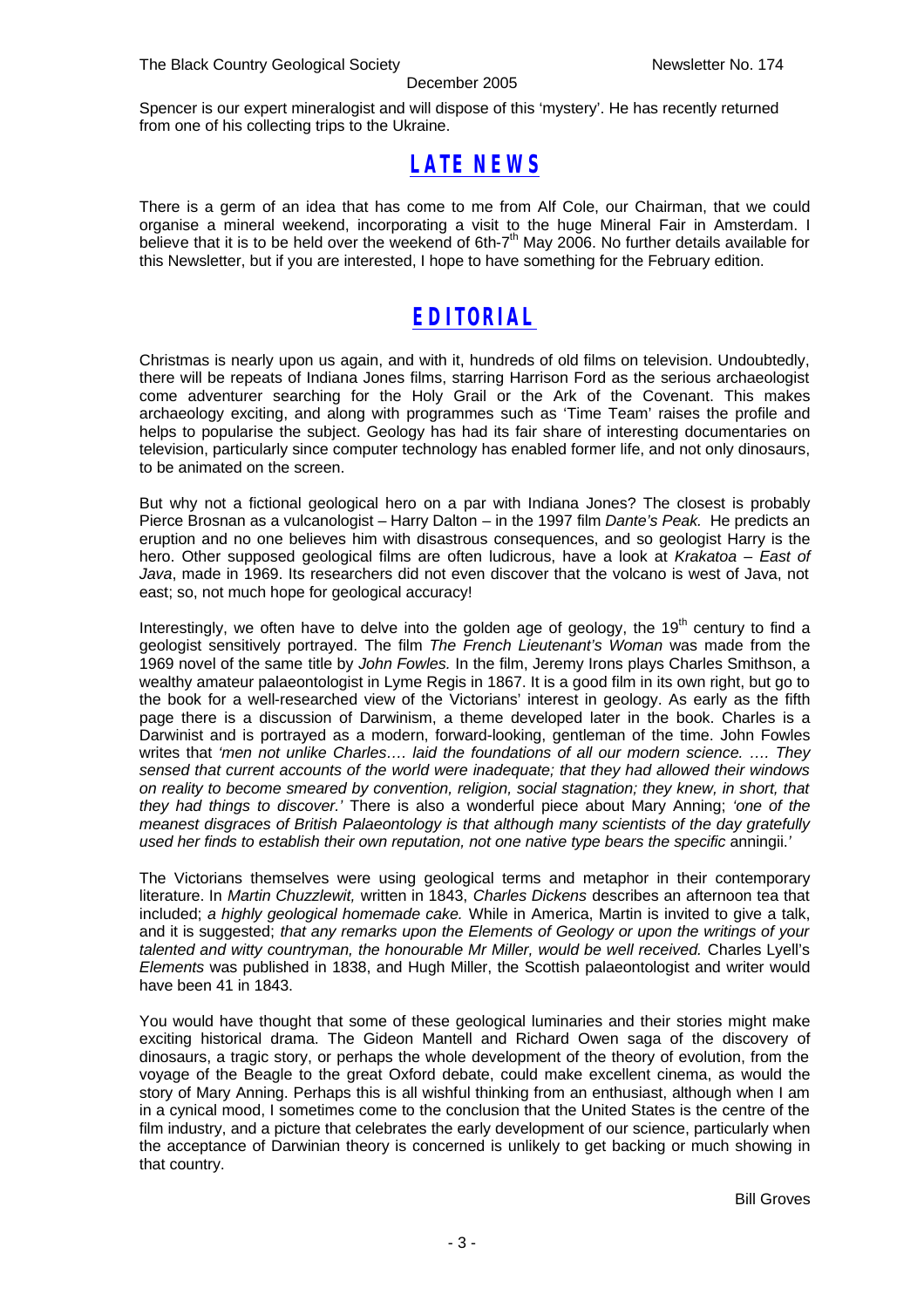### December 2005 *MEETINGS REPORTS*

Monday September 26th 2005

#### **Italian Volcanoes by Kate Ashcroft**,

Kate is a long-standing member of the Society and former editor of the Newsletter. After several visits to Italy she has many slides of the country's volcanoes about which her talk centred. She began with an introduction to the tectonic picture of southern Italy that has 30 volcanic centres, seven of which are recognised as being active today.

Northern Italy lies within the Alpine Orogenic belt formed during the Tertiary in response to the collision of the African and Eurasian plates and the closure of the Tethys Ocean. Tectonic processes within the collision belt include the subduction of oceanic lithospheric wedges and collision, rotation and fracturing of continental lithosphere, as the African plate is subducted beneath the Eurasian Plate.

Italy's volcanic heritage is a complex one, which has been heavily influenced by its tectonic setting. Rotation, twisting, stretching and fracturing of the oceanic crust approximately 7 to 8 million years ago resulted in outpourings of large volumes of basalt over the floor of the Tyrrhenian Sea, and this lead to the formation of three fractures within the oceanic crust, that form a triple junction centred approximately 100 km off the west coast of Italy. There are three volcanic Provinces; Romano to the north, Vesuvius to the east and the Aeolian Islands / Etna to the south. Kate's talk generally concentrated on the characteristics of volcanoes associated with the two southern volcanic provinces of Etna / Aeolian Islands and Vesuvius.

Etna is approximately 40km across, over 3,300m high and forms a 'shield' with a stratacone at the summit; a vast caldera, dominates the eastern flank. The 10° lower slopes are covered in settlements and vineyards whilst above 1800m the slope angle steepens to 20 $^0$ .

The summit has been very active since 1997 with lava fountains and flows. Seven explosive fissure eruptions to the south and northeast flanks in 2001 caused much damage to infrastructure and tourism. The eruption of two types of magma, one rich in amphiboles and more explosive, and the emission of pyroclastic deposits indicate that Etna is evolving and the chemistry of its magma is changing. This was confirmed by an explosive eruption in 2002/3, which started with an enormous flank slip.

The Aeolian Islands comprise an arc of seven volcanoes, four of which are extinct, a few kilometres north of the Sicilian coast. Three of these extinct volcanoes occur as seamounts and the three main active volcanoes are Volcano to the south, Lipari and Stromboli to the northeast.

The Aeolian Island Arc is believed to have formed by crustal melt, from the subducted African plate, rising to the surface. Volcanic activity has been associated with the islands for some 300,000 years, and migrated from west to east. The erupted lavas range from calc-alkaline and andesitic types, typical of subducted crust, to Potassium rich basalts, typical of continental rifting. This wide range of variation has been attributed to partial melting, fractionation of the melt, rifting and variations in mantle chemistry. Often the more runny basalt rich lavas are erupted first altering the chemistry of the magma chamber and causing later eruptions to be more violent and the lava produced more acidic and sticky.

Vulcano is between 4.0 and 8.0 kilometres across and approximately 1000 feet high with tourist facilities on its lowest flanks. The Fossa Caldera dominates the summit of the volcano and shows a cyclic eruption pattern, which is typically violent. The first stage of this cycle involves the explosive clearing of the main volcanic vent within the existing stratocone, producing volcanic bombs, fragmented ash, and columns of gas and ash. This is followed by an effusive eruption phase of smooth outpouring lava, which leads to the collapse of the stratocone, and the formation of a caldera, which steadily fills up with material. Over time four different calderas have formed on Vulcano from north to south as the centre of volcanic activity has moved, i.e. in response to plate movement.

The island of Lipari is the third most active volcano in the Aeolian Island chain and last erupted some time in the 17th century. Like all the volcanoes in the chain the island began life peacefully with the eruption of pillow and flood basalts which over time progressed to Andesites and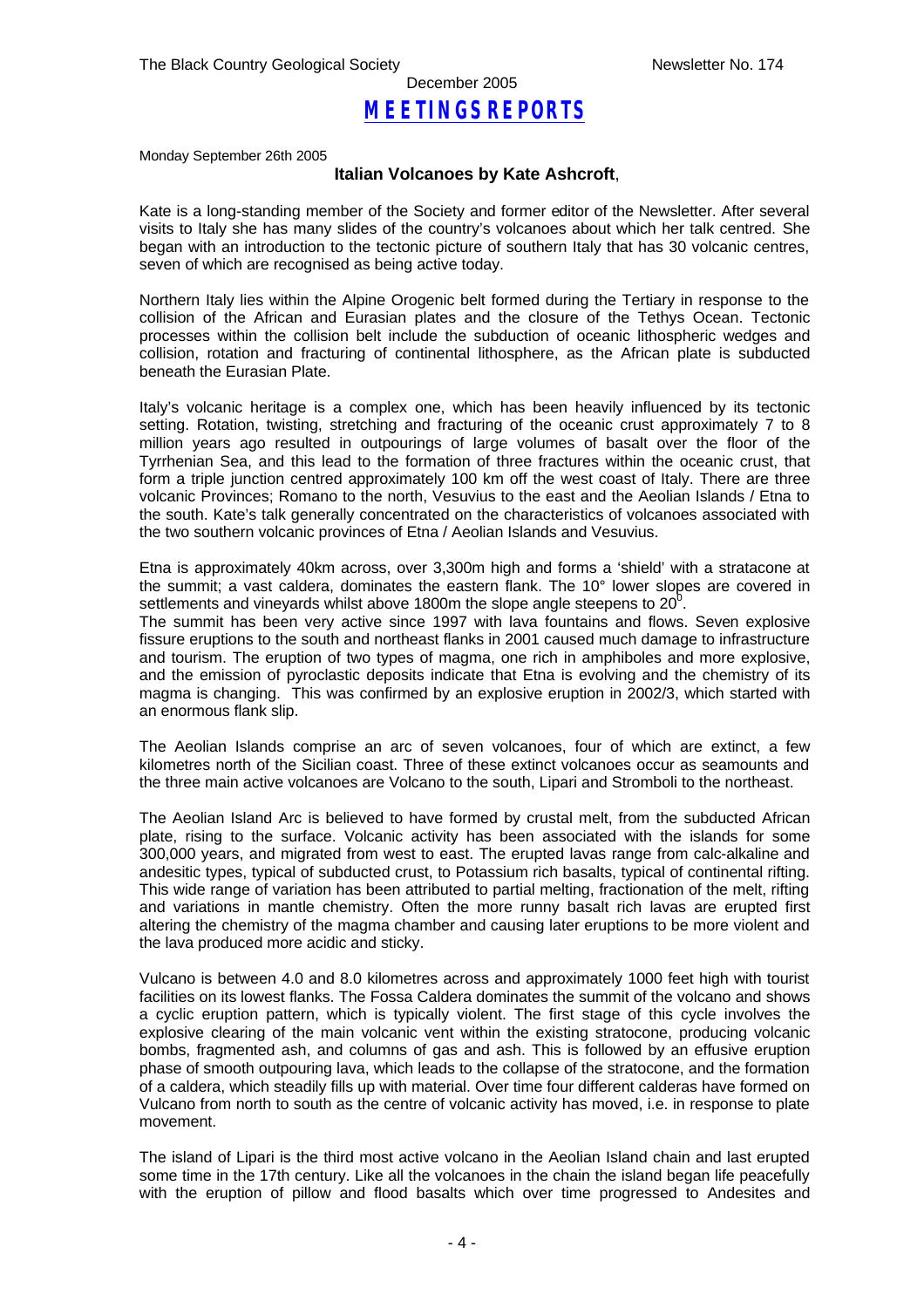Rhyolites which produced more violent eruptions complete with pyroclastic flows. Unlike the other volcanoes in the chain Lipari also produces pumice and Obsidian, a type of glass, which is very rapidly cooled upon being erupted.

Stromboli is a small island, approximately 3000 feet high. It is also the youngest island having built up in the last 100,000 years as the volcanic centre has migrated eastwards and is still very active. The last major eruption occurred in 1930, which killed 6 people, when a cloud of glowing gas rapidly raced down the volcanoes flanks. It smokes all the time and produces minor eruptions approximately every 20 minutes in response to the build up of gases within blocked vents at the top of the volcano. Once the pressure gets too great the vents will pop, throwing volcanic bombs and ash into the air. After an eruption it is not long before another strata cone forms and collapses to form a caldera. Stomboli is prone to flank collapse and its western side bears the scar of a huge collapse from around 5000 years ago down which current lava flows to the sea. In 2002 a small flank collapse resulted in tsunamis and caused the evacuation of locals and a violent eruption occurred in April 2003 before most people had been allowed to return. The southern slope of the volcano is prone to collapse and where most tsunamis result. The lava produced from Stromboli is also very Potassium rich and is probably the result of crustal rifting.

Vesuvius is probably the most well known of Italy's volcanoes with many towns and cities around its base such as modern day Naples and Pompeii and Herculaneum. The volcano is approximately 25,000 years old, and the last major eruption was in 1944 when lava flows threatened the outskirts of the city of Naples. Like Etna the origins of Vesuvius are a mystery because of its tectonic setting and range of different lavas. The magma chamber is once again shallow at 3 to 4km depth and is cause for three types of eruption from Plinian (the most violent), to Sub Plinian (the least violent).

Vesuvius is currently silent although a strata cone is forming at the summit around which outpourings of lava release the pressure and ash. Eventually the strata cone will collapse to produce a new caldera, and all will go quiet once more. Plinian type eruptions are estimated to occur every few thousand years and it may be that long before the next one. Most of Vesuvius's eruptions are sub Plinian like that of 1944 and produce rivers of lava, clouds of ash and volcanic bombs that covered Naples.



The most famous eruption of Vesuvius happened in AD79 with the violent eruption of the Mount Somma strata cone and the destruction of the Roman towns of Pompeii and Herculaneum. The magma chamber beneath the Mount Somma strata cone was tight and near the surface. Accumulating gases built up the pressure until the mount exploded allowing seawater to rush into the magma

chamber. The result was major ash falls, pyroclastic flows and surges and mudflows that overwhelmed the townsfolk perfectly preserving them and the two towns as a part of history.

Kate's talk gave both an enlightening and informative overview of Italy's volcanoes and illustrated the cost of living with such sleeping giants. As Kate concluded with her talk "Watch this space" since it is only time before one of the restless giants once again awakens.

Andy Harrison

Monday 31 October 2005

#### **Wierdos of the Wenlock Limestone by Liam Herringshaw**

Liam Herringshaw of Birmingham University gave us a superb lecture on the rare and problematic fossils from the Much Wenlock Limestone Formation.

Formed 15º South of the Equator, 425 million years BP, there are 650 -700 fossil species described so far from Wenlock Edge and Dudley. The best fossils come from the Upper Quarried Limestone and the top of the Nodular beds. The shallow high-energy environment of the Upper Quarried Limestone yields particularly well-preserved fossils in its crinoidal grainstone.

Liam introduced more unfamiliar terms than I can recall in any previous lecture in the history of the society, not withstanding his lecture was fully lucid and comprehensible.

Among the six **starfish** of the Wenlock Limestone is one, *Lepidaster grayi,* with 13 rays not five. Liam discussed the projected sequence by which the extra rays may have developed. Did it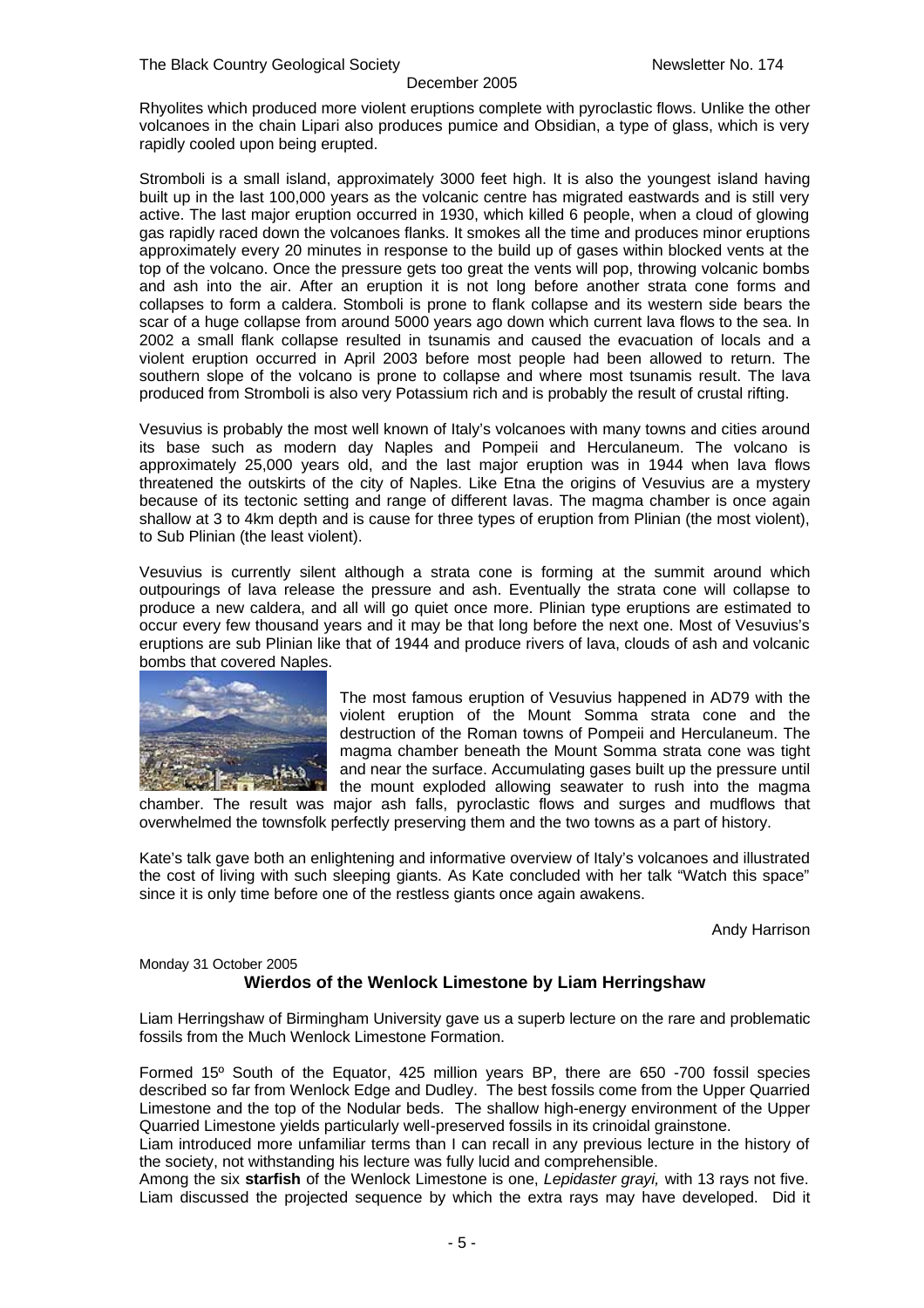develop 8 extra rays between one initial pair or did it develop two generations of supernumerary rays in between 4 primary rays. One juvenile clearly shows 9 suggesting that the latter option was correct. Was it predatory as are modern multirayed starfish? Were its rays sufficiently flexible to make this possible?

Next the lecture turned to **Machaeridians**. (little sabres). To which group do they have affinities? From Dudley comes *Lepidocoleus ketleyanus.* Is it related to the molluscs, annelids, or echinoderms? It has a sclerite of low magnesium calcite of two layers with tube like structures on the internal surface of the inner layer. Examination of the skeleton indicates accretionary growth and structures closely related to chitons and thus they are probably simple molluscs.

Next came the confusing **Cornulitids,** small conical annulated calcitic tubes**.** Are they related to the annelids, crinoids, cephalopods, stromatoporoids or molluscs? They have a cellular structure. Cones of calcite lamellae are stacked within one another and become more undulating away from the apex. The lamellae have chambers between them. They have tabulae. The shell is perforated and porous. The organism lived upright near the top of the cone. The likeness to the rugose corals is evident and these may be an early offshoot from that group. Also found are odd tall **crinoids. Rostrochonchs** have 2 valves but a gape and no hinge. Are they an extinct class of pseudo bivalved mollusc? Then there are **Conularids.** Are these weird jellyfish with a four-part symmetry?

The discovery of fossils of never ending oddness is by no means complete. It makes me feel better when I can't identify the strange fossils I find. Thank you Liam for a very well presented and stimulating lecture.

Kate Ashcroft

### *CONSERVATION MATTERS*

16th – 18th September 2005

#### **UKRIGS Annual Conference University of Derby**

This year the Association of UKRIGS Groups (UKRIGS) joined forces with the Earth Science Teachers' Association (ESTA) Annual Course & Conference at the University of Derby for a joint conference with the overall theme of 'Earth Sciences and the Countryside'. It was the first time that the two organisations have formally collaborated in this way and it reflects their many common interests and shared ideals.

Unlike last year at Dudley when presentations took place in the mornings with field excursions in the afternoons, Friday and Saturday consisted primarily of workshops, offering mainly education themes for teachers or geoconservation themes for the RIGS delegates, running in parallel. Sunday was given over totally to field visits when the two conferences truly came together. Unfortunately I was only able to attend on the Saturday but as always it's a good opportunity to renew old friendships and contacts. Geodiversity Action Plans were the favourite topic this year or so it seemed, but so was the UKRIGS Earth Science on Site (ESOS) project, which uses geological sites for teaching science curriculum at Key Stages 2,3,4.

The ESOS project is about producing high quality teaching materials to encourage and facilitate educational use of geoconservation sites (usually SSSIs or RIGS) formerly used for aggregate extraction. These materials will all be available for downloading from www.ukrigs.org.uk (click on education). The 2004/5 pilot phase featured four sites, The National Stone Centre; Apes Tor/Ecton Hill Staffs; Black Rock, Matlock; Park Hall Country Park, Stoke-on-Trent. The first phase of the main project is now underway for completion by March 2006 and will include four more sites two of which are local; the Ercall Quarries adjacent to the Wrekin plus our own Barrow Hill, Dudley.

At the UKRIGS AGM on Saturday afternoon Mike Browne, Chairman of Lothian & Borders RIGS Group (and who works for BGS in Edinburgh) was elected the new Chairman for a two-year term. He has been on the exec committee since UKRIGS' formation and is a popular choice. Alan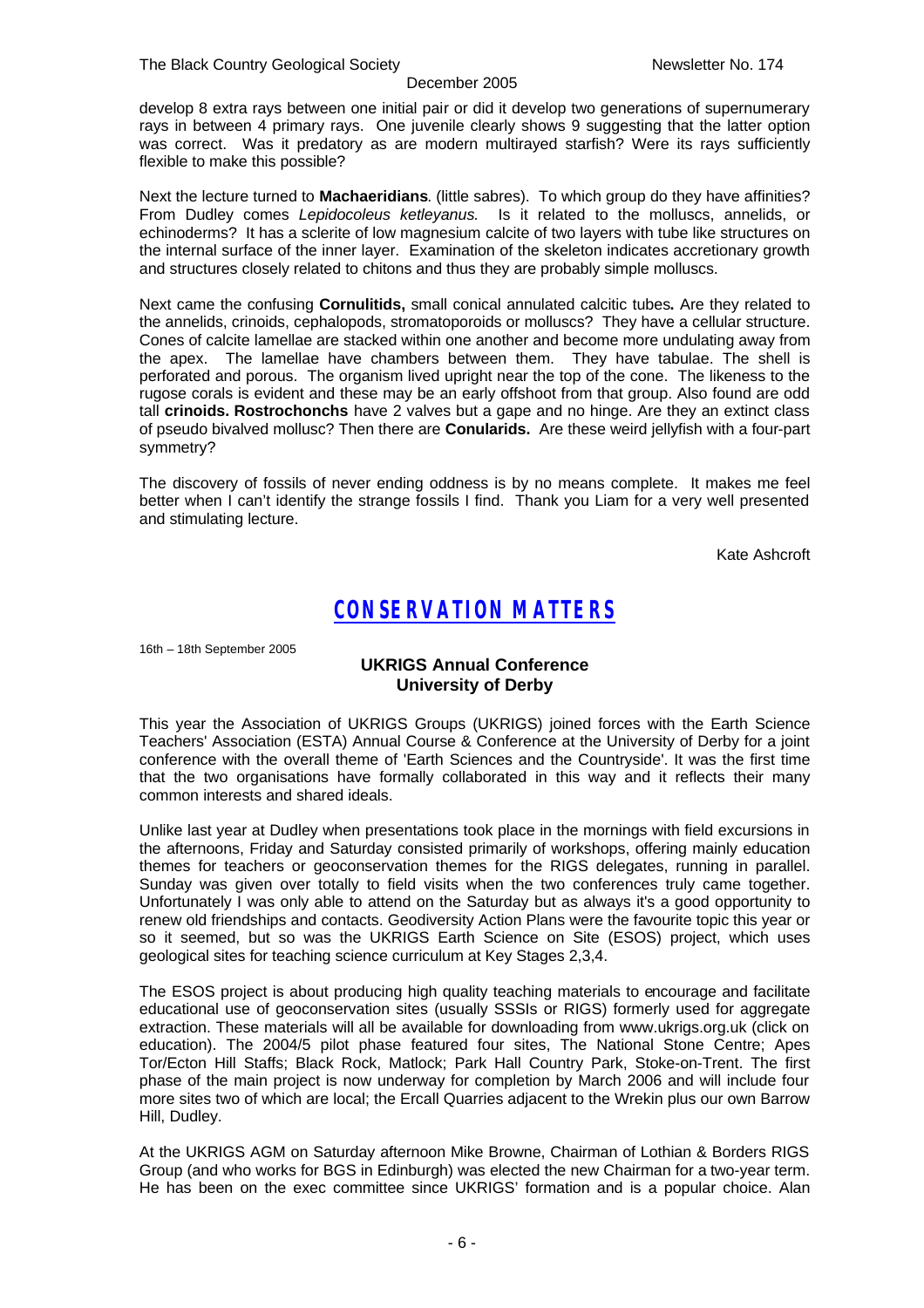Cutler (BCGS) was relected Hon Treasurer for another two-year term. Otherwise it was uneventful.

The last presentation on Saturday, "Air, Earth, Fire and Water" was from Professor Pat James, University of South Australia. A highly entertaining account of some earth science conservation problems from down-under and a few solutions. He was very entertaining (or is it interactive) using bananas and toothpaste etc with volunteers from the audience to demonstrate tectonic forces. However I found the fact that Professor James heads a department of the *'Natural and Built Environment'* shows a measure of some awareness of environmental empathy, and the need for creative solutions. Whilst it may be a long time before we reach such an accommodation in this country I was all the more appreciative of Graham Worton and Ali Glaisher's (Dudley MBC) lone efforts in arranging awareness days in the field for their colleagues in other departments such as Planning.

The only disappointing feature this year was the relatively low attendance from UKRIGS membership. In fact the only adverse comments I heard were about the quite high delegates costs, especially day rates, compared to previous conferences. However numbers overall were buoyant thanks to support from the teaching profession.

Alan Cutler

### *OTHER NEWS*

#### **DUDLEY'S GEOLOGICAL INHERITANCE.**

Many Black Country lads, and, I suppose some wenches, went to the "Wrenner", to get a handful of those intriguing fossils for which the Wrens Nest Hill in Dudley is famous the world over. In the 19<sup>th</sup> century there were several shops in Dudley which exclusively dealt in the sale of these fossils – especially the world famous Dudley Bug/Locust (Calymene blumenbachi). Many famous fossil collections were built up, and some of these can be seen in the Lapworth Geological Museum, University of Birmingham which is open to the public. So important and famous all over the world is the geology of the Wrens Nest that 50 years ago next year it was declared as a **National Nature Reserve for Geology –** the first of its kind in the country.

The trilobite Calymene blumenbachi was so abundant that it was incorporated into the original Coat of Arms in 1957. However, before this it was included in the Common Seal of the Corporation in 1866. This is only one of a few such fossils utilised in heraldry in the U.K. Others are Whitby with its "snakestone", Scunthorpe with its "Devil's toenails", Street in Somerset has its Ichthyosaurus skeleton on its seal dating form 1974, and Maidstone uses an Iguanodon on its Coat of Arms. However, of all these, Dudley's is the oldest. Unfortunately, when the local government reorganisation took place in 1974, the fossil was dropped, and now no longer appears, although it is still on the Mayoral Regalia dating from the second half of the  $19<sup>th</sup>$  century, and can still be viewed above the Central Library entrance in St. James' Road. A roundel took its place with parallel, wavy blue lines from the medieval manor of Kingswinford.

All of Dudley's geological sites taken together form a World Class Geology which has great potential for attracting visitors from all over the world – especially if they are granted World Heritage Status under U.N.E.S.C.O. (United Nations Educational, Social and Cultural Organisation). Some of the most important features are listed here:

Did You Know that….

- the first geological map in the country was drawn by Dud Dudley in the  $17<sup>th</sup>$  century.
- ß the thickest coal seam in the country was the 10 yard coal. It outcropped all around Dudley Castle Hill and Netherton.
- ß a subterranean canal tunnel links Wrens Nest with Dudley Castle Hill, opening out at Castle Mill Basin.
- ß over 650 fossils are found on these two hills some found nowhere else.
- ß the pure Much Wenlock limestone of these two hills, formerly quarried for the iron industry, contains the complete sequence of the layers – strata – forming this limestone, but the Wenlock Edge – the type area – does not.
- ß the limestone contains several layers of volcanic ash called bentonite, from volcanic eruptions, probably in nearby south Shropshire.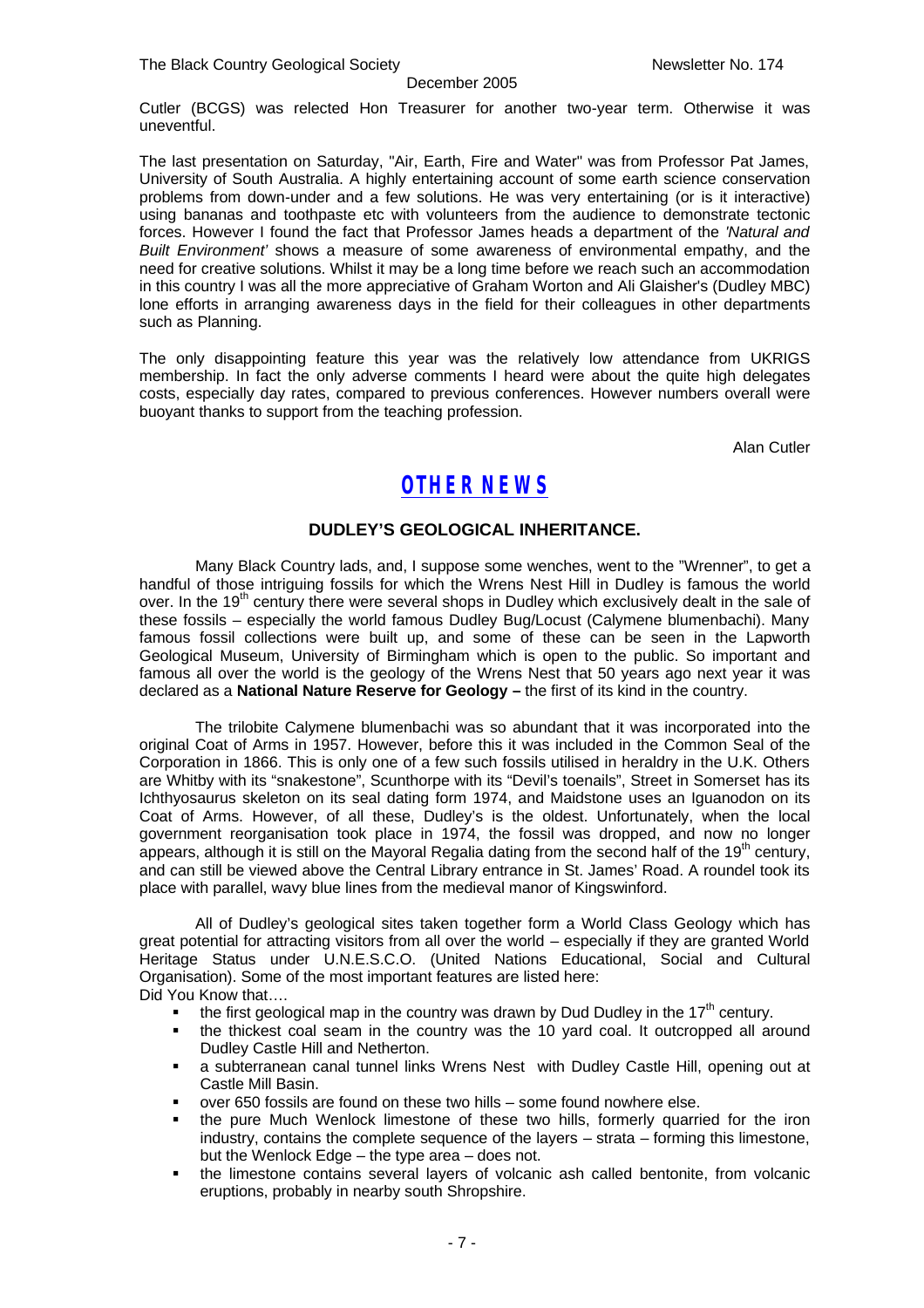- ß Dud Dudley claimed to be the first to smelt iron ore using "sea coale/pit coal", around 1618 – nearly 100 years before Abraham Darby at Coalbrookedale which has World Heritage Status.
- ß Abraham Darby was born on the Wrens Nest Hill, Dudley, at the" Lodge". The site is now marked by a sycamore tree.
- ß Dud Dudley and Abraham Darby families are linked by marriage.
- ß the Lamp Tavern, near top church, Dudley, is built on the site of one of the Earl of Dudley's iron works. They used horses instead of waterpower to create the blast as the site is at the top of a hill. Dud Dudley managed it for his father for some time.
- ß Cradley Forge at the bottom of Quarry Bank Hill, was another of the Earl of Dudley's iron works. Dud Dudley managed it, and it was here that he produced good quality pig iron using coal. The works were washed away by a flood in the  $17<sup>th</sup>$  century, but was rebuilt and lasted to just before the First World War. The pub here, now called the Wagon and Horses, used to be known as the Hammer – for obvious reasons, as the River Stour and Mousesweet Brook powered large tilt hammers.
- ß Dudley Castle Hill is riddled with old limestone caverns, some of which can be seen if you take a boat trip from next to the Black Country Living Museum. The limestone was a very important mineral used as flux in the process of smelting iron ore. Some of the caverns have been infilled because of subsidence, and some were used in the last war for various purposes.
- ß limestone, coal, sandstone (refractory quality for lining blast furnaces), for foundry moulds, and for the edged tool industry, iron ore, clay for bricks and dolerite basalt for road metalling were all found in abundance in Dudley.
- ß the only known volcano in the West Midland area is located at Barrow Hill next to Russells Hall Hospital. The volcanic neck, although extensively quarried away, can still be seen.
- ß nearby are volcanic ash deposits some 300 million years old, containing volcanic bombs, and the oldest known early coniferous plant fossils in the world.

Why the Geology is So Important.

Dudley is uniquely placed to illustrate how the exploitation of the minerals in the rocks beneath our feet, gave rise to the world-altering Industrial Revolution. So, not only is the pure geology of World Class standard, but also the social, industrial and economic developments which took place here, arising from the use of these minerals, can clearly be seen. Dudley and the rest of the Black Country enabled the development of adjacent Birmingham as a mighty industrial city, by supplying it with raw material – especially coal.

The Future? All this adds up to an inheritance for the people of Dudley – and the rest of the Black Country – which, if developed carefully will attract people from all over the world, in much the same way Coalbrookdale does now. In many ways Dudley compliments Coalbrookdale, and there is a strong case for developing the two areas together. Dudley could gain the coveted accolade of U.N.E.S.C.O. World Heritage Status. Our claim to this is at least as good.

Gordon Hensman

Gordon's article first appeared in the '*Black Country Bugle'* earlier in the year.

### *WREN'S NEST COMMERATIVE CALENDAR 2006*

A limited edition full colour Commemorative Calendar has been produced to celebrate the 50<sup>th</sup> Anniversary of the Wren's Nest National Nature Reserve. It features 12 photographs of the reserve that were submitted to a competition earlier this year. The calendar costs £4.95 including postage and packing, and can be bought from libraries and museums throughout Dudley, or you can telephone Dudley Museum and Art Gallery on 01384 815575. Any profits from this will go towards the Mayor's charity. To find out more about the 50<sup>th</sup> anniversary celebrations, go to www.discoverdudley.org.uk and click 'Out and About'.

(If you receive this newsletter by email, there should be a poster attached to this effect.)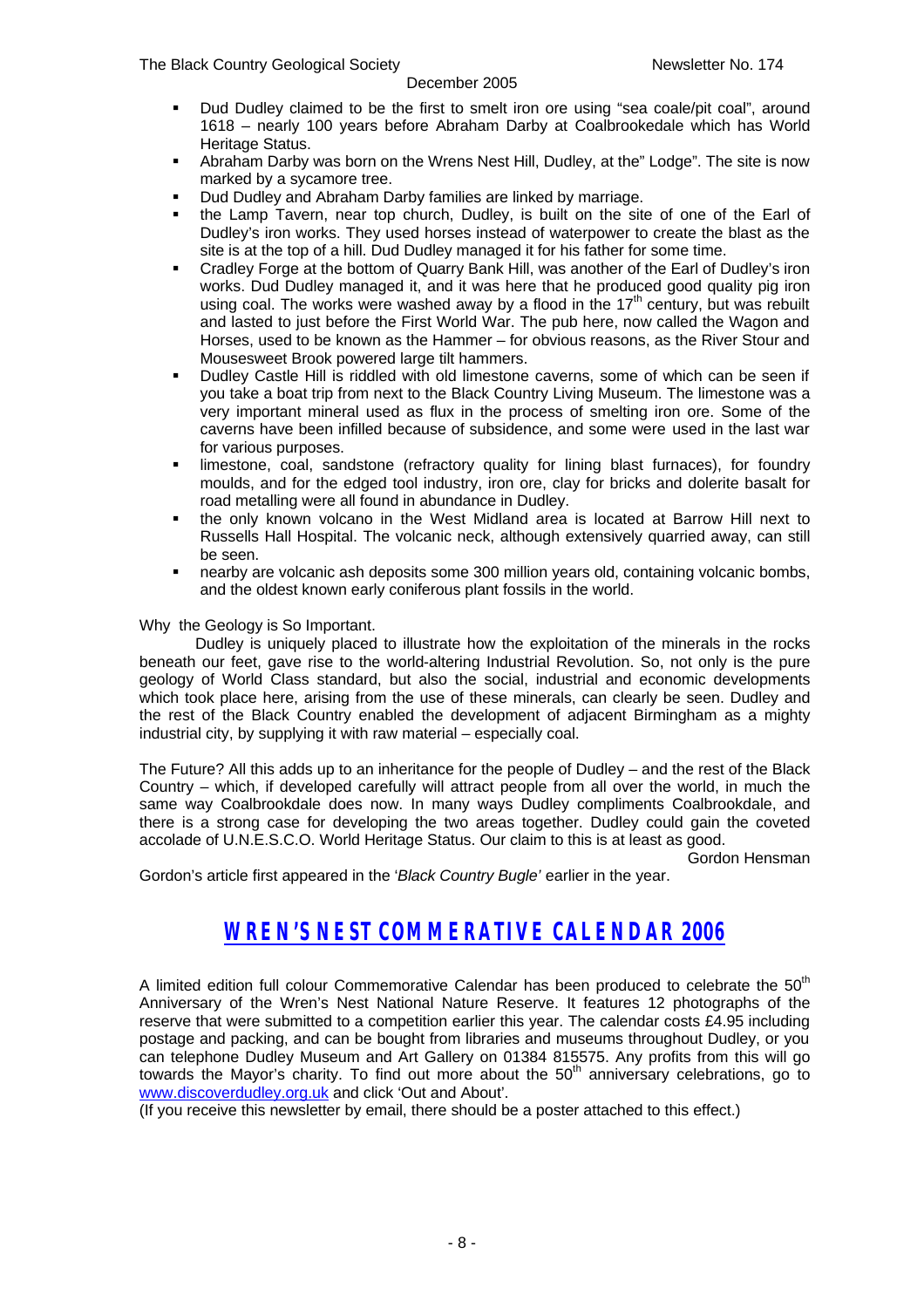# *GEOBABBLE*

We use several scales in geology, as many of the features and properties that we deal with vary, and by devising a scale along those variables, we are able to record and convey information in a numerical format. *Mohs' hardness scale* is one of the most familiar. It was devised by F Mohs in 1812, and has not been replaced by any more useful alternative. When compared with an absolute measure, for example Vickers Hardness Number, Mohs does not move up in regular intervals, but its merit is that it uses common minerals as reference points –Gypsum, Calcite, Fluorite, Orthoclase, Quartz etc. – and has ordinary materials such as your finger nail or a steel blade easily related to the scale.

The *Richter earthquake scale* is a very precise expression of the *magnitude* of an earthquake event. It is calculated from the amplitude of ground movement, taken from a seismogram, with a correction for the distance from the epicentre. We all understand the severity of an earthquake when we hear 'it was between 6 and 6.5 on the Richter Scale' although we may not really know what that means. The *Mercalli scale* expresses the *intensity* of an earthquake, and the effect it has on people. It has an arbitrary scale from 1-12, and each point has a descriptor, for example II is 'Feeble: noticed only by sensitive people', while VII is 'Very strong: general alarm, and the top grade, XII is 'Catastrophic: total destruction'. This scale is not used much today, and the reading is arrived at after the event by questionnaires to those who witnessed the event.

In the nineties a new scale was devised called the *Torino scale.* On a scale from 0 – 10, it expresses the chance of a particular asteroid colliding with the Earth. 0 means that there is no chance, whereas 10 is a certainty leading to total destruction. In many ways this is very similar to the Mercalli scale in that it is not completely objective, it has to be descriptive as it is referring to an event that has not yet happened. It is worth looking at www.torinoscale.com for the full details, but here are a few descriptors from this scale:

- ß 2. A somewhat close, but not unusual encounter. Collision is very unlikely.
- ß 7. A close encounter, with an extremely significant threat of a collision capable of causing a global catastrophe.
- ß 9. A collision capable of causing regional devastation. Such events occur between once per 1000 years and once per 100,000 years.

One of the commonest words featured in this scale is 'encounter', which since the film '*Close Encounters of the Third Kind'* seems to be associated with extra-terrestrial happenings.

#### www.torinoscale.com

New Scientist. Vol 188. No 2522. 22 October 2005. p56.

Bill Groves

### *CONTACT US*

As ever we would love to hear your news and views so please put pen to paper or fingers to keyboard and give us your thoughts. Notices that appear in this Newsletter will remain in future editions until the date of the related meeting or event has passed. In order to include material in the February Newsletter, please send or give it to one of the Editorial Team by *Monday 6 th February 2006*

| EDITORIAL TEAM                                                                                      |                                                                                                                                                                |                                                                                                                                                                          |  |  |
|-----------------------------------------------------------------------------------------------------|----------------------------------------------------------------------------------------------------------------------------------------------------------------|--------------------------------------------------------------------------------------------------------------------------------------------------------------------------|--|--|
| Hon. Secretary:<br>Sarah Worton<br>158 Oakham Road<br>Oldbury<br><b>B69 1QQ</b><br>Tel 01384 235946 | <b>Graham Worton</b><br>Dudley Museum and Art Gallery<br>1 St James' Road<br>Dudley<br>DY1 1HU<br>Tel 01384 815574<br>Or email:<br>graham.worton@dudley.gov.uk | <b>Bill Groves</b><br>23 Churchward Grove<br>Wombourne<br>Wolverhampton<br>WV <sub>5</sub> 9HB<br>Or email:<br>bill.groves@dudley.gov.uk<br>billgroves300@btinternet.com |  |  |